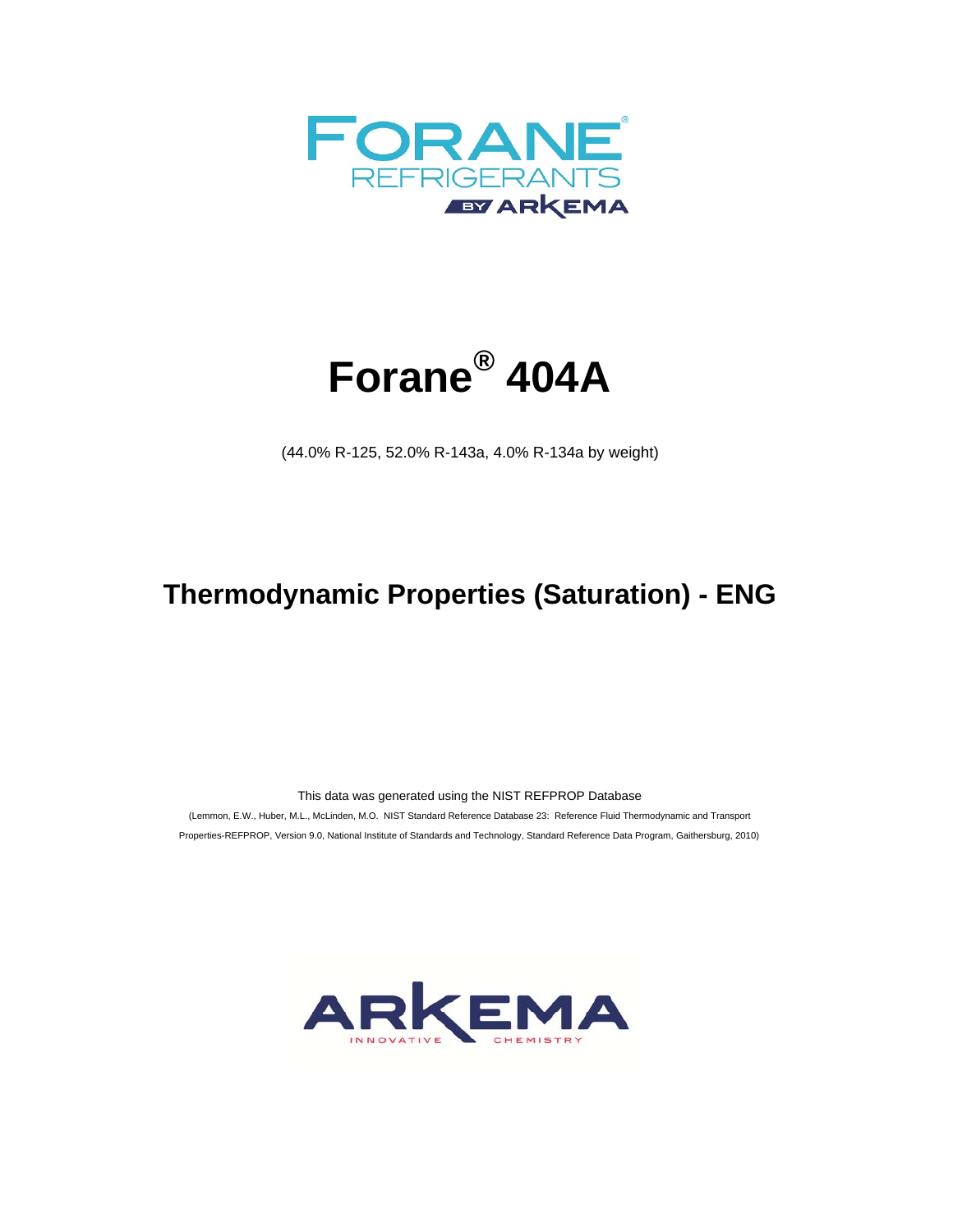| Thermodynamic Properties of R-404A - Saturation |                 |        |                       |        |        |                |        |                 |         |                |                    |  |
|-------------------------------------------------|-----------------|--------|-----------------------|--------|--------|----------------|--------|-----------------|---------|----------------|--------------------|--|
| Temperature                                     | <b>Pressure</b> |        | Volume                |        |        | <b>Density</b> |        | <b>Enthalpy</b> |         | <b>Entropy</b> | <b>Temperature</b> |  |
| $(^{\circ}F)$                                   |                 | (psia) | (tf <sup>3</sup> /lb) |        |        | $(lb/ft^3)$    |        | (Btu/lb)        |         | (Btu/(lb °R))  | $(^{\circ}F)$      |  |
|                                                 | Liquid          | Vapor  | Liquid                | Vapor  | Liquid | Vapor          | Liquid | Vapor           | Liquid  | Vapor          |                    |  |
| $-150$                                          | 0.378           | 0.333  | 0.01090               | 101.74 | 91.73  | 0.00983        | 31.00  | 131.86          | 0.10034 | 0.42784        | $-150$             |  |
| $-149$                                          | 0.397           | 0.352  | 0.01092               | 96.78  | 91.62  | 0.01033        | 31.30  | 132.00          | 0.10129 | 0.42721        | $-149$             |  |
| $-148$                                          | 0.418           | 0.371  | 0.01093               | 92.10  | 91.52  | 0.01086        | 31.59  | 132.14          | 0.10224 | 0.42660        | $-148$             |  |
| $-147$                                          | 0.440           | 0.390  | 0.01094               | 87.68  | 91.41  | 0.01141        | 31.89  | 132.28          | 0.10318 | 0.42599        | $-147$             |  |
| $-146$                                          | 0.462           | 0.411  | 0.01095               | 83.50  | 91.31  | 0.01198        | 32.18  | 132.42          | 0.10412 | 0.42539        | $-146$             |  |
| $-145$                                          | 0.486           | 0.433  | 0.01097               | 79.56  | 91.20  | 0.01257        | 32.47  | 132.56          | 0.10506 | 0.42480        | $-145$             |  |
| $-144$                                          | 0.510           | 0.456  | 0.01098               | 75.83  | 91.10  | 0.01319        | 32.77  | 132.70          | 0.10599 | 0.42422        | $-144$             |  |
| $-143$                                          | 0.536           | 0.479  | 0.01099               | 72.31  | 91.00  | 0.01383        | 33.06  | 132.85          | 0.10691 | 0.42364        | $-143$             |  |
| $-142$                                          | 0.563           | 0.504  | 0.01100               | 68.98  | 90.89  | 0.01450        | 33.35  | 132.99          | 0.10784 | 0.42307        | $-142$             |  |
| $-141$                                          | 0.591           | 0.530  | 0.01102               | 65.82  | 90.79  | 0.01519        | 33.65  | 133.13          | 0.10876 | 0.42251        | $-141$             |  |
| $-140$                                          | 0.619           | 0.556  | 0.01103               | 62.83  | 90.69  | 0.01592        | 33.94  | 133.27          | 0.10967 | 0.42196        | $-140$             |  |
| $-139$                                          | 0.650           | 0.584  | 0.01104               | 60.00  | 90.58  | 0.01667        | 34.23  | 133.41          | 0.11059 | 0.42141        | $-139$             |  |
| $-138$                                          | 0.681           | 0.613  | 0.01105               | 57.32  | 90.48  | 0.01745        | 34.52  | 133.56          | 0.11149 | 0.42087        | $-138$             |  |
| $-137$                                          | 0.714           | 0.644  | 0.01107               | 54.78  | 90.38  | 0.01825        | 34.81  | 133.70          | 0.11240 | 0.42034        | $-137$             |  |
| $-136$                                          | 0.747           | 0.675  | 0.01108               | 52.37  | 90.27  | 0.01909        | 35.11  | 133.84          | 0.11330 | 0.41981        | $-136$             |  |
| $-135$                                          | 0.783           | 0.708  | 0.01109               | 50.09  | 90.17  | 0.01997        | 35.40  | 133.99          | 0.11420 | 0.41929        | $-135$             |  |
| $-134$                                          | 0.819           | 0.742  | 0.01110               | 47.92  | 90.07  | 0.02087        | 35.69  | 134.13          | 0.11510 | 0.41878        | $-134$             |  |
| $-133$                                          | 0.857           | 0.778  | 0.01112               | 45.86  | 89.97  | 0.02181        | 35.98  | 134.27          | 0.11599 | 0.41827        | $-133$             |  |
| $-132$                                          | 0.897           | 0.815  | 0.01113               | 43.90  | 89.86  | 0.02278        | 36.27  | 134.42          | 0.11688 | 0.41777        | $-132$             |  |
| $-131$                                          | 0.938           | 0.853  | 0.01114               | 42.05  | 89.76  | 0.02378        | 36.56  | 134.56          | 0.11777 | 0.41727        | $-131$             |  |
| $-130$                                          | 0.981           | 0.893  | 0.01115               | 40.28  | 89.66  | 0.02483        | 36.85  | 134.70          | 0.11865 | 0.41679        | $-130$             |  |
| $-129$                                          | 1.025           | 0.935  | 0.01117               | 38.60  | 89.56  | 0.02591        | 37.14  | 134.85          | 0.11953 | 0.41631        | $-129$             |  |
| $-128$                                          | 1.071           | 0.978  | 0.01118               | 37.00  | 89.45  | 0.02703        | 37.43  | 134.99          | 0.12041 | 0.41583        | $-128$             |  |
| $-127$                                          | 1.118           | 1.023  | 0.01119               | 35.48  | 89.35  | 0.02818        | 37.72  | 135.13          | 0.12128 | 0.41536        | $-127$             |  |
| $-126$                                          | 1.168           | 1.069  | 0.01121               | 34.04  | 89.25  | 0.02938        | 38.02  | 135.28          | 0.12215 | 0.41490        | $-126$             |  |
| $-125$                                          | 1.219           | 1.117  | 0.01122               | 32.66  | 89.15  | 0.03062        | 38.31  | 135.42          | 0.12302 | 0.41444        | $-125$             |  |
| $-124$                                          | 1.272           | 1.167  | 0.01123               | 31.35  | 89.05  | 0.03190        | 38.60  | 135.57          | 0.12389 | 0.41399        | $-124$             |  |
| $-123$                                          | 1.327           | 1.219  | 0.01124               | 30.10  | 88.94  | 0.03322        | 38.89  | 135.71          | 0.12475 | 0.41354        | $-123$             |  |
| $-122$                                          | 1.384           | 1.272  | 0.01126               | 28.91  | 88.84  | 0.03459        | 39.18  | 135.86          | 0.12561 | 0.41310        | $-122$             |  |
| $-121$                                          | 1.442           | 1.328  | 0.01127               | 27.77  | 88.74  | 0.03601        | 39.47  | 136.00          | 0.12647 | 0.41267        | $-121$             |  |
| $-120$                                          | 1.503           | 1.385  | 0.01128               | 26.69  | 88.64  | 0.03747        | 39.76  | 136.15          | 0.12733 | 0.41224        | $-120$             |  |
| $-119$                                          | 1.566           | 1.445  | 0.01130               | 25.66  | 88.54  | 0.03898        | 40.05  | 136.29          | 0.12818 | 0.41182        | $-119$             |  |
| $-118$                                          | 1.631           | 1.507  | 0.01131               | 24.67  | 88.44  | 0.04053        | 40.34  | 136.44          | 0.12903 | 0.41140        | $-118$             |  |
| $-117$                                          | 1.699           | 1.571  | 0.01132               | 23.73  | 88.33  | 0.04214        | 40.63  | 136.58          | 0.12988 | 0.41099        | $-117$             |  |
| $-116$                                          | 1.769           | 1.637  | 0.01133               | 22.83  | 88.23  | 0.04380        | 40.92  | 136.73          | 0.13072 | 0.41058        | $-116$             |  |
| $-115$                                          | 1.841           | 1.705  | 0.01135               | 21.97  | 88.13  | 0.04551        | 41.21  | 136.87          | 0.13156 | 0.41018        | $-115$             |  |
| $-114$                                          | 1.915           | 1.776  | 0.01136               | 21.15  | 88.03  | 0.04728        | 41.50  | 137.02          | 0.13240 | 0.40978        | $-114$             |  |
| $-113$                                          | 1.992           | 1.849  | 0.01137               | 20.37  | 87.93  | 0.04910        | 41.79  | 137.16          | 0.13324 | 0.40939        | $-113$             |  |
| $-112$                                          | 2.072           | 1.925  | 0.01139               | 19.62  | 87.83  | 0.05098        | 42.08  | 137.31          | 0.13408 | 0.40900        | $-112$             |  |
| $-111$                                          | 2.154           | 2.003  | 0.01140               | 18.90  | 87.73  | 0.05291        | 42.37  | 137.45          | 0.13491 | 0.40862        | $-111$             |  |
| $-110$                                          | 2.238           | 2.083  | 0.01141               | 18.21  | 87.62  | 0.05490        | 42.66  | 137.60          | 0.13574 | 0.40824        | $-110$             |  |
| $-109$                                          | 2.326           | 2.167  | 0.01143               | 17.56  | 87.52  | 0.05696        | 42.95  | 137.74          | 0.13657 | 0.40787        | $-109$             |  |
| $-108$                                          | 2.416           | 2.253  | 0.01144               | 16.93  | 87.42  | 0.05907        | 43.24  | 137.89          | 0.13739 | 0.40750        | $-108$             |  |
| $-107$                                          | 2.509           | 2.342  | 0.01145               | 16.33  | 87.32  | 0.06125        | 43.53  | 138.04          | 0.13822 | 0.40714        | $-107$             |  |
| $-106$                                          | 2.605           | 2.433  | 0.01147               | 15.75  | 87.22  | 0.06349        | 43.82  | 138.18          | 0.13904 | 0.40678        | $-106$             |  |
| $-105$                                          | 2.704           | 2.528  | 0.01148               | 15.20  | 87.12  | 0.06580        | 44.11  | 138.33          | 0.13986 | 0.40643        | $-105$             |  |
| $-104$                                          | 2.806           | 2.626  | 0.01149               | 14.67  | 87.02  | 0.06817        | 44.40  | 138.47          | 0.14068 | 0.40608        | $-104$             |  |
| $-103$                                          | 2.911           | 2.726  | 0.01151               | 14.16  | 86.91  | 0.07061        | 44.69  | 138.62          | 0.14149 | 0.40574        | $-103$             |  |
| $-102$                                          | 3.020           | 2.830  | 0.01152               | 13.68  | 86.81  | 0.07312        | 44.98  | 138.77          | 0.14230 | 0.40540        | $-102$             |  |
| $-101$                                          | 3.131           | 2.937  | 0.01153               | 13.21  | 86.71  | 0.07571        | 45.27  | 138.91          | 0.14312 | 0.40506        | $-101$             |  |
| $-100$                                          | 3.246           | 3.047  | 0.01155               | 12.76  | 86.61  | 0.07836        | 45.56  | 139.06          | 0.14392 | 0.40473        | $-100$             |  |
| $-99$                                           | 3.365           | 3.161  | 0.01156               | 12.33  | 86.51  | 0.08109        | 45.85  | 139.20          | 0.14473 | 0.40441        | $-99$              |  |
| $-98$                                           | 3.487           | 3.278  | 0.01157               | 11.92  | 86.41  | 0.08390        | 46.14  | 139.35          | 0.14554 | 0.40408        | $-98$              |  |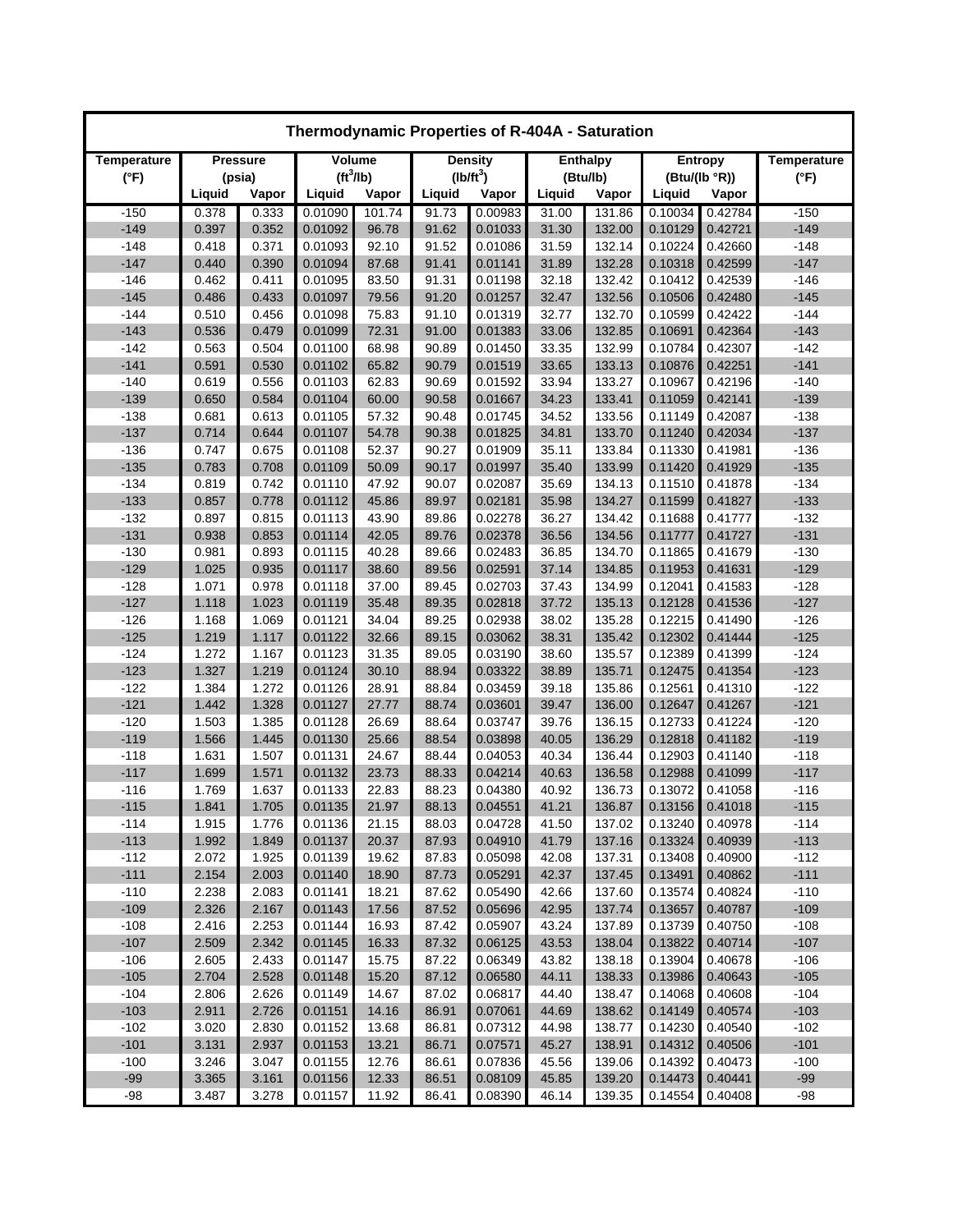| Thermodynamic Properties of R-404A - Saturation |                 |        |                       |       |        |                |                 |          |               |                |                    |  |
|-------------------------------------------------|-----------------|--------|-----------------------|-------|--------|----------------|-----------------|----------|---------------|----------------|--------------------|--|
| Temperature                                     | <b>Pressure</b> |        | Volume                |       |        | <b>Density</b> | <b>Enthalpy</b> |          |               | <b>Entropy</b> | <b>Temperature</b> |  |
| $(^{\circ}F)$                                   |                 | (psia) | (tf <sup>3</sup> /lb) |       |        | $(lb/ft^3)$    |                 | (Btu/lb) | (Btu/(lb °R)) |                | $(^{\circ}F)$      |  |
|                                                 | Liquid          | Vapor  | Liquid                | Vapor | Liquid | Vapor          | Liquid          | Vapor    | Liquid        | Vapor          |                    |  |
| $-97$                                           | 3.612           | 3.398  | 0.01159               | 11.52 | 86.30  | 0.08678        | 46.44           | 139.50   | 0.14634       | 0.40377        | -97                |  |
| $-96$                                           | 3.741           | 3.523  | 0.01160               | 11.14 | 86.20  | 0.08974        | 46.73           | 139.64   | 0.14714       | 0.40345        | $-96$              |  |
| $-95$                                           | 3.874           | 3.650  | 0.01162               | 10.78 | 86.10  | 0.09278        | 47.02           | 139.79   | 0.14794       | 0.40314        | $-95$              |  |
| $-94$                                           | 4.011           | 3.782  | 0.01163               | 10.43 | 86.00  | 0.09590        | 47.31           | 139.94   | 0.14874       | 0.40284        | $-94$              |  |
| $-93$                                           | 4.151           | 3.917  | 0.01164               | 10.09 | 85.90  | 0.09911        | 47.60           | 140.08   | 0.14953       | 0.40253        | $-93$              |  |
| $-92$                                           | 4.296           | 4.056  | 0.01166               | 9.766 | 85.79  | 0.10240        | 47.89           | 140.23   | 0.15032       | 0.40224        | $-92$              |  |
| $-91$                                           | 4.445           | 4.199  | 0.01167               | 9.454 | 85.69  | 0.10578        | 48.18           | 140.38   | 0.15112       | 0.40194        | $-91$              |  |
| $-90$                                           | 4.597           | 4.347  | 0.01168               | 9.154 | 85.59  | 0.10924        | 48.48           | 140.52   | 0.15191       | 0.40165        | $-90$              |  |
| $-89$                                           | 4.754           | 4.498  | 0.01170               | 8.866 | 85.49  | 0.11280        | 48.77           | 140.67   | 0.15269       | 0.40137        | -89                |  |
| $-88$                                           | 4.916           | 4.654  | 0.01171               | 8.588 | 85.38  | 0.11644        | 49.06           | 140.82   | 0.15348       | 0.40108        | $-88$              |  |
| $-87$                                           | 5.081           | 4.814  | 0.01173               | 8.321 | 85.28  | 0.12018        | 49.35           | 140.96   | 0.15426       | 0.40081        | $-87$              |  |
| $-86$                                           | 5.251           | 4.978  | 0.01174               | 8.063 | 85.18  | 0.12402        | 49.65           | 141.11   | 0.15505       | 0.40053        | $-86$              |  |
| $-85$                                           | 5.426           | 5.147  | 0.01175               | 7.816 | 85.08  | 0.12795        | 49.94           | 141.26   | 0.15583       | 0.40026        | -85                |  |
| $-84$                                           | 5.606           | 5.320  | 0.01177               | 7.577 | 84.97  | 0.13198        | 50.23           | 141.40   | 0.15661       | 0.39999        | $-84$              |  |
| $-83$                                           | 5.790           | 5.498  | 0.01178               | 7.347 | 84.87  | 0.13611        | 50.52           | 141.55   | 0.15738       | 0.39973        | $-83$              |  |
| $-82$                                           | 5.979           | 5.681  | 0.01180               | 7.126 | 84.77  | 0.14034        | 50.82           | 141.70   | 0.15816       | 0.39947        | $-82$              |  |
| $-81$                                           | 6.173           | 5.869  | 0.01181               | 6.912 | 84.67  | 0.14467        | 51.11           | 141.84   | 0.15893       | 0.39921        | $-81$              |  |
| $-80$                                           | 6.371           | 6.061  | 0.01183               | 6.707 | 84.56  | 0.14911        | 51.40           | 141.99   | 0.15971       | 0.39895        | $-80$              |  |
| $-79$                                           | 6.575           | 6.259  | 0.01184               | 6.508 | 84.46  | 0.15366        | 51.70           | 142.13   | 0.16048       | 0.39870        | $-79$              |  |
| $-78$                                           | 6.785           | 6.462  | 0.01185               | 6.317 | 84.36  | 0.15831        | 51.99           | 142.28   | 0.16125       | 0.39846        | $-78$              |  |
| $-77$                                           | 6.999           | 6.670  | 0.01187               | 6.132 | 84.25  | 0.16308        | 52.28           | 142.43   | 0.16201       | 0.39821        | $-77$              |  |
| $-76$                                           | 7.219           | 6.883  | 0.01188               | 5.954 | 84.15  | 0.16796        | 52.58           | 142.57   | 0.16278       | 0.39797        | $-76$              |  |
| $-75$                                           | 7.445           | 7.102  | 0.01190               | 5.782 | 84.05  | 0.17295        | 52.87           | 142.72   | 0.16354       | 0.39773        | $-75$              |  |
| $-74$                                           | 7.676           | 7.326  | 0.01191               | 5.616 | 83.94  | 0.17806        | 53.17           | 142.87   | 0.16431       | 0.39750        | $-74$              |  |
| $-73$                                           | 7.912           | 7.556  | 0.01193               | 5.456 | 83.84  | 0.18329        | 53.46           | 143.01   | 0.16507       | 0.39727        | $-73$              |  |
| $-72$                                           | 8.155           | 7.792  | 0.01194               | 5.301 | 83.74  | 0.18864        | 53.76           | 143.16   | 0.16583       | 0.39704        | $-72$              |  |
| $-71$                                           | 8.403           | 8.033  | 0.01196               | 5.152 | 83.63  | 0.19411        | 54.05           | 143.31   | 0.16659       | 0.39681        | $-71$              |  |
| $-70$                                           | 8.658           | 8.280  | 0.01197               | 5.007 | 83.53  | 0.19970        | 54.35           | 143.45   | 0.16734       | 0.39659        | $-70$              |  |
| $-69$                                           | 8.918           | 8.534  | 0.01199               | 4.868 | 83.42  | 0.20543        | 54.64           | 143.60   | 0.16810       | 0.39637        | $-69$              |  |
| $-68$                                           | 9.185           | 8.793  | 0.01200               | 4.733 | 83.32  | 0.21128        | 54.94           | 143.74   | 0.16885       | 0.39615        | $-68$              |  |
| $-67$                                           | 9.458           | 9.059  | 0.01202               | 4.603 | 83.22  | 0.21726        | 55.23           | 143.89   | 0.16960       | 0.39594        | $-67$              |  |
| $-66$                                           | 9.738           | 9.331  | 0.01203               | 4.477 | 83.11  | 0.22337        | 55.53           | 144.03   | 0.17036       | 0.39573        | $-66$              |  |
| $-65$                                           | 10.02           | 9.610  | 0.01205               | 4.355 | 83.01  | 0.22962        | 55.82           | 144.18   | 0.17111       | 0.39552        | $-65$              |  |
| $-64$                                           | 10.32           | 9.895  | 0.01206               | 4.237 | 82.90  | 0.23600        | 56.12           | 144.33   | 0.17185       | 0.39532        | $-64$              |  |
| $-63$                                           | 10.62           | 10.19  | 0.01208               | 4.123 | 82.80  | 0.24253        | 56.42           | 144.47   | 0.17260       | 0.39512        | $-63$              |  |
| $-62$                                           | 10.92           | 10.49  | 0.01209               | 4.013 | 82.69  | 0.24919        | 56.71           | 144.62   | 0.17335       | 0.39492        | $-62$              |  |
| -61                                             | 11.24           | 10.79  | 0.01211               | 3.906 | 82.59  | 0.25600        | 57.01           | 144.76   | 0.17409       | 0.39472        | -61                |  |
| $-60$                                           | 11.56           | 11.10  | 0.01212               | 3.803 | 82.48  | 0.26295        | 57.31           | 144.91   | 0.17483       | 0.39452        | $-60$              |  |
| $-59$                                           | 11.88           | 11.42  | 0.01214               | 3.703 | 82.38  | 0.27005        | 57.61           | 145.05   | 0.17558       | 0.39433        | $-59$              |  |
| $-58$                                           | 12.22           | 11.75  | 0.01216               | 3.606 | 82.27  | 0.27730        | 57.90           | 145.20   | 0.17632       | 0.39414        | $-58$              |  |
| $-57$                                           | 12.56           | 12.08  | 0.01217               | 3.513 | 82.16  | 0.28470        | 58.20           | 145.34   | 0.17706       | 0.39396        | $-57$              |  |
| $-56$                                           | 12.91           | 12.42  | 0.01219               | 3.422 | 82.06  | 0.29225        | 58.50           | 145.49   | 0.17779       | 0.39377        | $-56$              |  |
| $-55$                                           | 13.27           | 12.77  | 0.01220               | 3.334 | 81.95  | 0.29996        | 58.80           | 145.63   | 0.17853       | 0.39359        | $-55$              |  |
| $-54$                                           | 13.63           | 13.13  | 0.01222               | 3.249 | 81.85  | 0.30783        | 59.10           | 145.78   | 0.17926       | 0.39341        | $-54$              |  |
| $-53$                                           | 14.00           | 13.50  | 0.01223               | 3.166 | 81.74  | 0.31586        | 59.40           | 145.92   | 0.18000       | 0.39324        | -53                |  |
| $-52$                                           | 14.39           | 13.87  | 0.01225               | 3.086 | 81.63  | 0.32406        | 59.70           | 146.07   | 0.18073       | 0.39306        | $-52$              |  |
| $-51$                                           | 14.77           | 14.25  | 0.01227               | 3.008 | 81.53  | 0.33242        | 59.99           | 146.21   | 0.18146       | 0.39289        | $-51$              |  |
| $-50$                                           | 15.17           | 14.64  | 0.01228               | 2.933 | 81.42  | 0.34095        | 60.29           | 146.36   | 0.18219       | 0.39272        | $-50$              |  |
| $-49$                                           | 15.58           | 15.03  | 0.01230               | 2.860 | 81.31  | 0.34965        | 60.59           | 146.50   | 0.18292       | 0.39255        | -49                |  |
| $-48$                                           | 15.99           | 15.44  | 0.01232               | 2.789 | 81.21  | 0.35852        | 60.89           | 146.64   | 0.18365       | 0.39239        | $-48$              |  |
| $-47$                                           | 16.41           | 15.85  | 0.01233               | 2.721 | 81.10  | 0.36757        | 61.20           | 146.79   | 0.18438       | 0.39222        | -47                |  |
| $-46$                                           | 16.85           | 16.27  | 0.01235               | 2.654 | 80.99  | 0.37679        | 61.50           | 146.93   | 0.18510       | 0.39206        | $-46$              |  |
| $-45$                                           | 17.29           | 16.71  | 0.01236               | 2.589 | 80.88  | 0.38620        | 61.80           | 147.08   | 0.18583       | 0.39191        | $-45$              |  |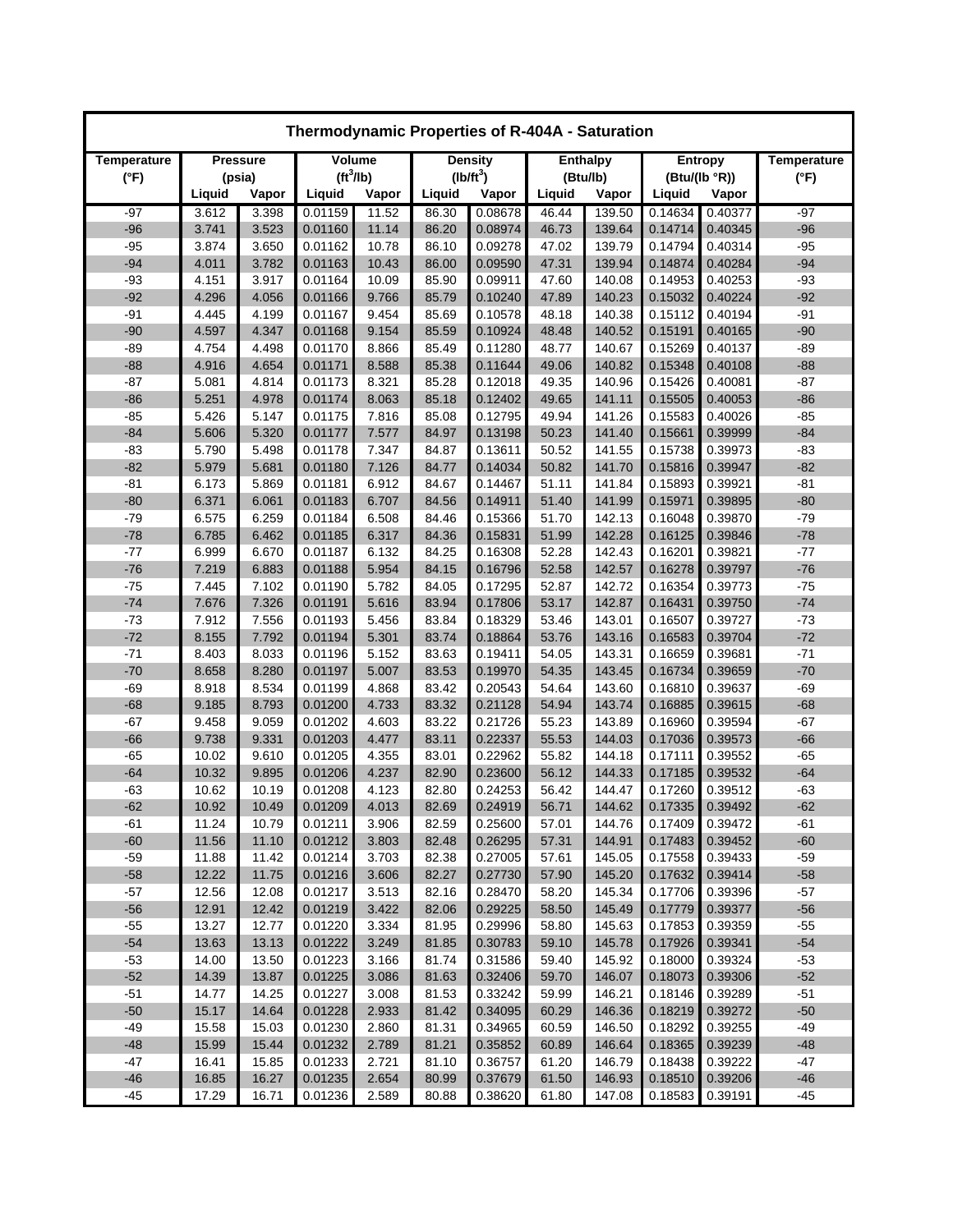| Thermodynamic Properties of R-404A - Saturation |                |                |                       |                |                |                    |                 |                  |                    |                    |                    |  |
|-------------------------------------------------|----------------|----------------|-----------------------|----------------|----------------|--------------------|-----------------|------------------|--------------------|--------------------|--------------------|--|
| Temperature                                     | Pressure       |                | Volume                |                |                | <b>Density</b>     | <b>Enthalpy</b> |                  |                    | <b>Entropy</b>     | <b>Temperature</b> |  |
| $(^{\circ}F)$                                   |                | (psia)         | (tf <sup>3</sup> /lb) |                | $(lb/ft^3)$    |                    | (Btu/lb)        |                  | (Btu/(lb °R))      |                    | $(^{\circ}F)$      |  |
|                                                 | Liquid         | Vapor          | Liquid                | Vapor          | Liquid         | Vapor              | Liquid          | Vapor            | Liquid             | Vapor              |                    |  |
| $-44$                                           | 17.73          | 17.15          | 0.01238               | 2.527          | 80.77          | 0.39579            | 62.10           | 147.22           | 0.18655            | 0.39175            | -44                |  |
| $-43$                                           | 18.19          | 17.59          | 0.01240               | 2.466          | 80.67          | 0.40556            | 62.40           | 147.36           | 0.18727            | 0.39159            | $-43$              |  |
| $-42$                                           | 18.66          | 18.05          | 0.01241               | 2.407          | 80.56          | 0.41552            | 62.70           | 147.51           | 0.18799            | 0.39144            | $-42$              |  |
| $-41$                                           | 19.14          | 18.52          | 0.01243               | 2.349          | 80.45          | 0.42568            | 63.00           | 147.65           | 0.18871            | 0.39129            | $-41$              |  |
| $-40$                                           | 19.62          | 19.00          | 0.01245               | 2.293          | 80.34          | 0.43602            | 63.31           | 147.79           | 0.18943            | 0.39114            | $-40$              |  |
| $-39$                                           | 20.12          | 19.48          | 0.01246               | 2.239          | 80.23          | 0.44657            | 63.61           | 147.93           | 0.19015            | 0.39100            | $-39$              |  |
| $-38$                                           | 20.62          | 19.98          | 0.01248               | 2.187          | 80.12          | 0.45731            | 63.91           | 148.08           | 0.19087            | 0.39085            | $-38$              |  |
| $-37$                                           | 21.14          | 20.48          | 0.01250               | 2.136          | 80.01          | 0.46825<br>0.47940 | 64.22           | 148.22           | 0.19158            | 0.39071            | $-37$              |  |
| $-36$<br>$-35$                                  | 21.66<br>22.20 | 21.00<br>21.53 | 0.01252<br>0.01253    | 2.086<br>2.038 | 79.90<br>79.79 | 0.49075            | 64.52<br>64.82  | 148.36<br>148.50 | 0.19230<br>0.19301 | 0.39057<br>0.39043 | $-36$<br>$-35$     |  |
| $-34$                                           | 22.74          | 22.06          | 0.01255               | 1.991          | 79.68          | 0.50232            | 65.13           | 148.65           | 0.19372            | 0.39030            | $-34$              |  |
| $-33$                                           | 23.30          | 22.61          | 0.01257               | 1.945          | 79.57          | 0.51409            | 65.43           | 148.79           | 0.19444            | 0.39016            | $-33$              |  |
| $-32$                                           | 23.87          | 23.16          | 0.01258               | 1.901          | 79.46          | 0.52609            | 65.74           | 148.93           | 0.19515            | 0.39003            | $-32$              |  |
| $-31$                                           | 24.44          | 23.73          | 0.01260               | 1.858          | 79.35          | 0.53830            | 66.04           | 149.07           | 0.19586            | 0.38990            | $-31$              |  |
| $-30$                                           | 25.03          | 24.31          | 0.01262               | 1.816          | 79.24          | 0.55073            | 66.35           | 149.21           | 0.19657            | 0.38977            | $-30$              |  |
| $-29$                                           | 25.63          | 24.90          | 0.01264               | 1.775          | 79.13          | 0.56338            | 66.65           | 149.35           | 0.19727            | 0.38964            | $-29$              |  |
| $-28$                                           | 26.24          | 25.50          | 0.01266               | 1.735          | 79.02          | 0.57627            | 66.96           | 149.49           | 0.19798            | 0.38952            | $-28$              |  |
| $-27$                                           | 26.86          | 26.11          | 0.01267               | 1.697          | 78.91          | 0.58938            | 67.27           | 149.63           | 0.19869            | 0.38939            | $-27$              |  |
| $-26$                                           | 27.49          | 26.73          | 0.01269               | 1.659          | 78.80          | 0.60273            | 67.57           | 149.77           | 0.19939            | 0.38927            | $-26$              |  |
| $-25$                                           | 28.14          | 27.36          | 0.01271               | 1.623          | 78.69          | 0.61631            | 67.88           | 149.91           | 0.20009            | 0.38915            | $-25$              |  |
| $-24$                                           | 28.79          | 28.01          | 0.01273               | 1.587          | 78.57          | 0.63013            | 68.19           | 150.05           | 0.20080            | 0.38903            | $-24$              |  |
| $-23$                                           | 29.46          | 28.66          | 0.01275               | 1.552          | 78.46          | 0.64420            | 68.50           | 150.19           | 0.20150            | 0.38891            | $-23$              |  |
| $-22$                                           | 30.14          | 29.33          | 0.01276               | 1.519          | 78.35          | 0.65851            | 68.80           | 150.33           | 0.20220            | 0.38880            | $-22$              |  |
| $-21$                                           | 30.83          | 30.01          | 0.01278               | 1.486          | 78.24          | 0.67307            | 69.11           | 150.47           | 0.20290            | 0.38868            | $-21$              |  |
| $-20$                                           | 31.53          | 30.70          | 0.01280               | 1.454          | 78.12          | 0.68788            | 69.42           | 150.61           | 0.20360            | 0.38857            | $-20$              |  |
| $-19$                                           | 32.24          | 31.41          | 0.01282               | 1.423          | 78.01          | 0.70294            | 69.73           | 150.75           | 0.20430            | 0.38846            | $-19$              |  |
| $-18$                                           | 32.97          | 32.13          | 0.01284               | 1.392          | 77.90          | 0.71827            | 70.04           | 150.89           | 0.20500            | 0.38835            | $-18$              |  |
| $-17$                                           | 33.71          | 32.85          | 0.01286               | 1.363          | 77.78          | 0.73386            | 70.35           | 151.03           | 0.20569            | 0.38824            | $-17$              |  |
| $-16$                                           | 34.47          | 33.60          | 0.01288               | 1.334          | 77.67          | 0.74971            | 70.66           | 151.16           | 0.20639            | 0.38813            | $-16$              |  |
| $-15$                                           | 35.23          | 34.35          | 0.01289               | 1.306          | 77.55          | 0.76583            | 70.97           | 151.30           | 0.20709            | 0.38803            | $-15$              |  |
| $-14$                                           | 36.01          | 35.12          | 0.01291               | 1.278          | 77.44          | 0.78223            | 71.28           | 151.44           | 0.20778            | 0.38793            | $-14$              |  |
| $-13$                                           | 36.80          | 35.90          | 0.01293               | 1.252          | 77.32          | 0.79890            | 71.59           | 151.57           | 0.20847            | 0.38782            | $-13$              |  |
| $-12$                                           | 37.61          | 36.69          | 0.01295               | 1.226          | 77.21          | 0.81585            | 71.90           | 151.71           | 0.20917            | 0.38772            | $-12$              |  |
| $-11$                                           | 38.42          | 37.50          | 0.01297               | 1.200          | 77.09          | 0.83308            | 72.22           | 151.85           | 0.20986            | 0.38762            | $-11$              |  |
| $-10$                                           | 39.26          | 38.32          | 0.01299               | 1.176          | 76.98          | 0.85060            | 72.53           | 151.98           | 0.21055            | 0.38752            | $-10$              |  |
| $-9$                                            | 40.10          | 39.16          | 0.01301               | 1.152          | 76.86          | 0.86841            | 72.84           | 152.12           | 0.21124            | 0.38742            | -9                 |  |
| -8                                              | 40.96          | 40.00          | 0.01303               | 1.128          | 76.74          | 0.88651            | 73.16           | 152.26           | 0.21193            | 0.38733            | -8                 |  |
| $-7$                                            | 41.84          | 40.87          | 0.01305               | 1.105          | 76.63          | 0.90492            | 73.47           | 152.39           | 0.21262            | 0.38723            | $-7$               |  |
| -6                                              | 42.72          | 41.74          | 0.01307               | 1.083          | 76.51          | 0.92362            | 73.78           | 152.53           | 0.21331            | 0.38714            | -6                 |  |
| $-5$                                            | 43.63          | 42.63          | 0.01309               | 1.061          | 76.39          | 0.94263            | 74.10           | 152.66           | 0.21399            | 0.38705            | $-5$               |  |
| $-4$                                            | 44.54          | 43.54          | 0.01311               | 1.040          | 76.28          | 0.96195            | 74.41           | 152.80           | 0.21468            | 0.38696            | $-4$               |  |
| $-3$                                            | 45.47          | 44.46          | 0.01313               | 1.019          | 76.16          | 0.98158            | 74.73           | 152.93           | 0.21537            | 0.38687            | $-3$               |  |
| $-2$                                            | 46.42          | 45.39          | 0.01315               | 0.998          | 76.04          | 1.0015             | 75.04           | 153.06           | 0.21605            | 0.38678            | $-2$               |  |
| $-1$                                            | 47.38          | 46.34          | 0.01317               | 0.979          | 75.92          | 1.0218             | 75.36           | 153.20           | 0.21674            | 0.38669            | $-1$               |  |
| 0                                               | 48.36          | 47.31          | 0.01319               | 0.959          | 75.80          | 1.0424             | 75.68           | 153.33           | 0.21742            | 0.38660            | 0                  |  |
| $\mathbf{1}$                                    | 49.35          | 48.29          | 0.01321               | 0.940          | 75.68          | 1.0633             | 75.99           | 153.46           | 0.21810            | 0.38652            | $\mathbf{1}$       |  |
| 2                                               | 50.35          | 49.28          | 0.01323               | 0.922          | 75.56          | 1.0846             | 76.31           | 153.59           | 0.21879            | 0.38643            | 2                  |  |
| 3                                               | 51.38          | 50.29          | 0.01326               | 0.904          | 75.44          | 1.1062             | 76.63           | 153.73           | 0.21947            | 0.38635            | 3                  |  |
| 4                                               | 52.41          | 51.32          | 0.01328               | 0.886          | 75.32          | 1.1281             | 76.95           | 153.86           | 0.22015            | 0.38626            | 4                  |  |
| 5                                               | 53.47          | 52.36          | 0.01330               | 0.869          | 75.20          | 1.1504             | 77.26           | 153.99           | 0.22083            | 0.38618            | 5                  |  |
| 6                                               | 54.54          | 53.42          | 0.01332               | 0.852          | 75.08          | 1.1731             | 77.58           | 154.12           | 0.22151            | 0.38610            | 6                  |  |
| $\overline{\mathbf{7}}$                         | 55.62          | 54.49          | 0.01334               | 0.836          | 74.96          | 1.1961             | 77.90           | 154.25           | 0.22219            | 0.38602            | $\boldsymbol{7}$   |  |
| 8                                               | 56.73          | 55.58          | 0.01336               | 0.820          | 74.84          | 1.2194             | 78.22           | 154.38           | 0.22287            | 0.38594            | 8                  |  |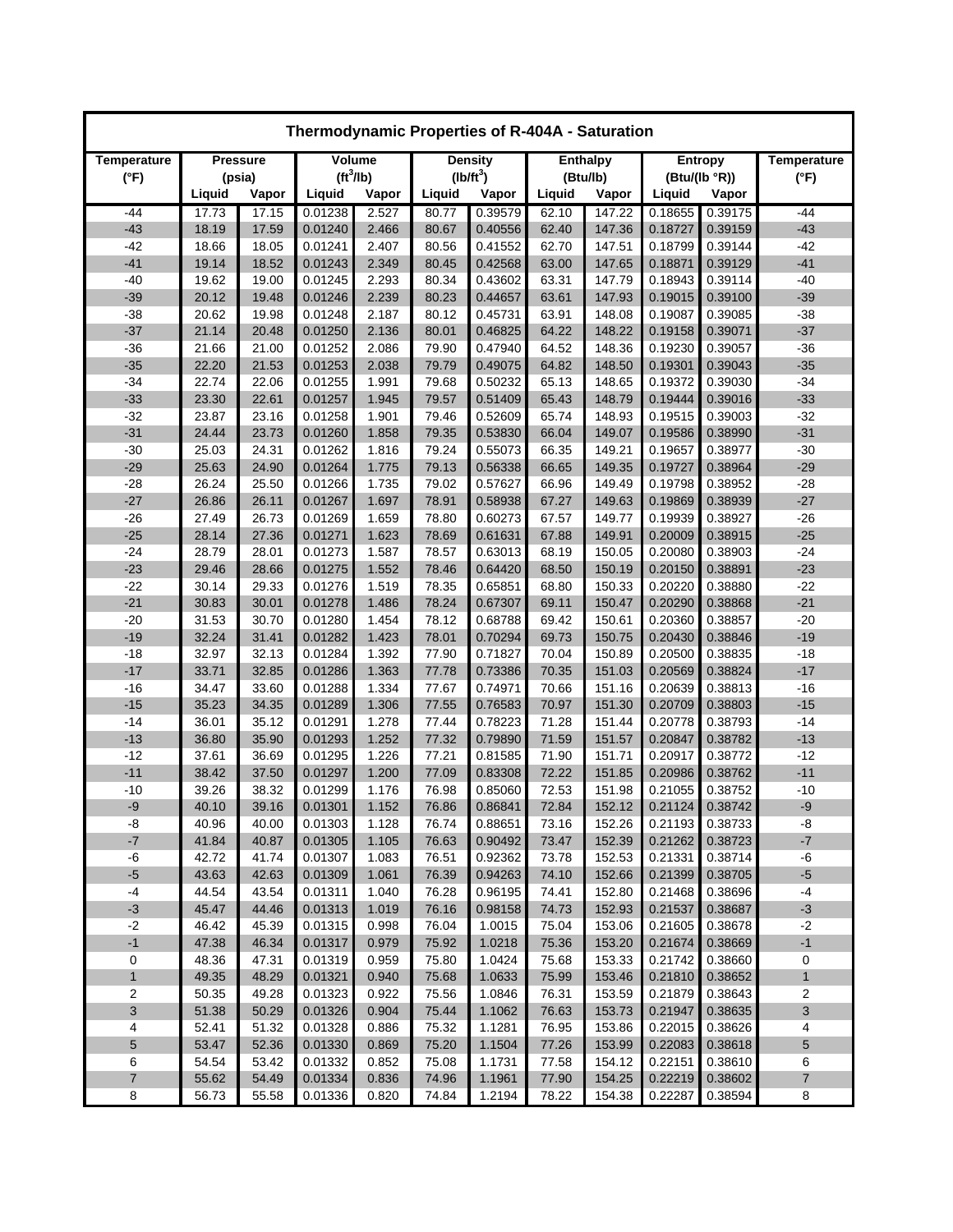| Thermodynamic Properties of R-404A - Saturation |                |                |                       |                |                |                  |                 |                  |                    |                    |                    |  |
|-------------------------------------------------|----------------|----------------|-----------------------|----------------|----------------|------------------|-----------------|------------------|--------------------|--------------------|--------------------|--|
| Temperature                                     | Pressure       |                | Volume                |                | <b>Density</b> |                  | <b>Enthalpy</b> |                  |                    | <b>Entropy</b>     | <b>Temperature</b> |  |
| $(^{\circ}F)$                                   |                | (psia)         | (tf <sup>3</sup> /lb) |                |                | $(lb/ft^3)$      | (Btu/lb)        |                  | (Btu/(lb °R))      |                    | $(^{\circ}F)$      |  |
|                                                 | Liquid         | Vapor          | Liquid                | Vapor          | Liquid         | Vapor            | Liquid          | Vapor            | Liquid             | Vapor              |                    |  |
| 9<br>10                                         | 57.84<br>58.98 | 56.69<br>57.81 | 0.01338<br>0.01341    | 0.804<br>0.789 | 74.72<br>74.59 | 1.2432<br>1.2673 | 78.54<br>78.86  | 154.51<br>154.64 | 0.22355<br>0.22422 | 0.38586<br>0.38579 | 9<br>10            |  |
| 11                                              | 60.13          | 58.95          | 0.01343               | 0.774          | 74.47          | 1.2917           | 79.18           | 154.77           | 0.22490            | 0.38571            | 11                 |  |
| 12                                              | 61.30          | 60.11          | 0.01345               | 0.760          | 74.35          | 1.3166           | 79.51           | 154.90           | 0.22558            | 0.38564            | 12                 |  |
| 13                                              | 62.49          | 61.29          | 0.01347               | 0.745          | 74.22          | 1.3418           | 79.83           | 155.03           | 0.22625            | 0.38556            | 13                 |  |
| 14                                              | 63.69          | 62.48          | 0.01350               | 0.731          | 74.10          | 1.3675           | 80.15           | 155.16           | 0.22693            | 0.38549            | 14                 |  |
| 15                                              | 64.91          | 63.69          | 0.01352               | 0.718          | 73.97          | 1.3935           | 80.47           | 155.28           | 0.22760            | 0.38541            | 15                 |  |
| 16                                              | 66.15          | 64.91          | 0.01354               | 0.704          | 73.85          | 1.4199           | 80.80           | 155.41           | 0.22828            | 0.38534            | 16                 |  |
| 17                                              | 67.41          | 66.16          | 0.01356               | 0.691          | 73.72          | 1.4468           | 81.12           | 155.54           | 0.22895            | 0.38527            | 17                 |  |
| 18                                              | 68.68          | 67.42          | 0.01359               | 0.678          | 73.60          | 1.4740           | 81.45           | 155.66           | 0.22963            | 0.38520            | 18                 |  |
| 19                                              | 69.97          | 68.70          | 0.01361               | 0.666          | 73.47          | 1.5017           | 81.77           | 155.79           | 0.23030            | 0.38513            | 19                 |  |
| 20                                              | 71.28          | 70.00          | 0.01363               | 0.654          | 73.35          | 1.5297           | 82.10           | 155.91           | 0.23097            | 0.38506            | 20                 |  |
| 21                                              | 72.61          | 71.32          | 0.01366               | 0.642          | 73.22          | 1.5583           | 82.42           | 156.04           | 0.23164            | 0.38499            | 21                 |  |
| 22                                              | 73.96          | 72.65          | 0.01368               | 0.630          | 73.09          | 1.5872           | 82.75           | 156.16           | 0.23231            | 0.38492            | 22                 |  |
| 23                                              | 75.33          | 74.01          | 0.01371               | 0.619          | 72.96          | 1.6166           | 83.08           | 156.29           | 0.23299            | 0.38485            | 23                 |  |
| 24                                              | 76.71          | 75.38          | 0.01373               | 0.607          | 72.84          | 1.6464           | 83.40           | 156.41           | 0.23366            | 0.38479            | 24                 |  |
| 25                                              | 78.12          | 76.77          | 0.01375               | 0.596          | 72.71          | 1.6767           | 83.73           | 156.53           | 0.23433            | 0.38472            | 25                 |  |
| 26                                              | 79.54          | 78.18          | 0.01378               | 0.586          | 72.58          | 1.7075           | 84.06           | 156.66           | 0.23500            | 0.38465            | 26                 |  |
| 27                                              | 80.99<br>82.45 | 79.62          | 0.01380               | 0.575          | 72.45          | 1.7387           | 84.39           | 156.78           | 0.23567            | 0.38459            | 27                 |  |
| 28<br>29                                        | 83.93          | 81.07<br>82.54 | 0.01383<br>0.01385    | 0.565<br>0.555 | 72.32<br>72.19 | 1.7703<br>1.8025 | 84.72<br>85.05  | 156.90<br>157.02 | 0.23633<br>0.23700 | 0.38452<br>0.38446 | 28<br>29           |  |
| 30                                              | 85.44          | 84.03          | 0.01388               | 0.545          | 72.06          | 1.8351           | 85.38           | 157.14           | 0.23767            | 0.38439            | 30                 |  |
| 31                                              | 86.96          | 85.54          | 0.01390               | 0.535          | 71.93          | 1.8683           | 85.71           | 157.26           | 0.23834            | 0.38433            | 31                 |  |
| 32                                              | 88.50          | 87.07          | 0.01393               | 0.526          | 71.79          | 1.9019           | 86.04           | 157.38           | 0.23901            | 0.38427            | 32                 |  |
| 33                                              | 90.07          | 88.62          | 0.01396               | 0.517          | 71.66          | 1.9360           | 86.37           | 157.50           | 0.23967            | 0.38420            | 33                 |  |
| 34                                              | 91.65          | 90.20          | 0.01398               | 0.507          | 71.53          | 1.9707           | 86.71           | 157.62           | 0.24034            | 0.38414            | 34                 |  |
| 35                                              | 93.26          | 91.79          | 0.01401               | 0.499          | 71.39          | 2.0058           | 87.04           | 157.73           | 0.24101            | 0.38408            | 35                 |  |
| 36                                              | 94.88          | 93.40          | 0.01403               | 0.490          | 71.26          | 2.0415           | 87.38           | 157.85           | 0.24167            | 0.38402            | 36                 |  |
| 37                                              | 96.53          | 95.04          | 0.01406               | 0.481          | 71.13          | 2.0778           | 87.71           | 157.97           | 0.24234            | 0.38395            | 37                 |  |
| 38                                              | 98.20          | 96.70          | 0.01409               | 0.473          | 70.99          | 2.1145           | 88.05           | 158.08           | 0.24300            | 0.38389            | 38                 |  |
| 39                                              | 99.89          | 98.37          | 0.01411               | 0.465          | 70.85          | 2.1518           | 88.38           | 158.20           | 0.24367            | 0.38383            | 39                 |  |
| 40                                              | 101.6          | 100.1          | 0.01414               | 0.457          | 70.72          | 2.1897           | 88.72           | 158.31           | 0.24433            | 0.38377            | 40                 |  |
| 41                                              | 103.3          | 101.8          | 0.01417               | 0.449          | 70.58          | 2.2282           | 89.05           | 158.43           | 0.24500            | 0.38371            | 41                 |  |
| 42                                              | 105.1          | 103.5          | 0.01420               | 0.441          | 70.44          | 2.2672           | 89.39           | 158.54           | 0.24566            | 0.38365            | 42                 |  |
| 43                                              | 106.9          | 105.3          | 0.01422               | 0.434          | 70.31          | 2.3068           | 89.73           | 158.65           | 0.24633            | 0.38359            | 43                 |  |
| 44                                              | 108.7          | 107.1          | 0.01425               | 0.426          | 70.17          | 2.3470           | 90.07           | 158.76           | 0.24699            | 0.38353            | 44                 |  |
| 45                                              | 110.5          | 108.9          | 0.01428               | 0.419          | 70.03          | 2.3877           | 90.41           | 158.88           | 0.24765            | 0.38347            | 45                 |  |
| 46                                              | 112.3          | 110.7          | 0.01431               | 0.412          | 69.89          | 2.4291           | 90.75           | 158.99           | 0.24832            | 0.38341            | 46                 |  |
| 47                                              | 114.2          | 112.6          | 0.01434<br>0.01437    | 0.405          | 69.75          | 2.4712           | 91.09           | 159.10           | 0.24898<br>0.24965 | 0.38335            | 47                 |  |
| 48<br>49                                        | 116.1<br>118.0 | 114.5<br>116.4 | 0.01440               | 0.398<br>0.391 | 69.61<br>69.46 | 2.5138<br>2.5571 | 91.43<br>91.77  | 159.21<br>159.31 | 0.25031            | 0.38329<br>0.38323 | 48<br>49           |  |
| 50                                              | 120.0          | 118.3          | 0.01443               | 0.384          | 69.32          | 2.6010           | 92.12           | 159.42           | 0.25097            | 0.38317            | 50                 |  |
| 51                                              | 121.9          | 120.3          | 0.01446               | 0.378          | 69.18          | 2.6456           | 92.46           | 159.53           | 0.25163            | 0.38310            | 51                 |  |
| 52                                              | 123.9          | 122.2          | 0.01449               | 0.372          | 69.03          | 2.6908           | 92.80           | 159.63           | 0.25230            | 0.38304            | 52                 |  |
| 53                                              | 125.9          | 124.2          | 0.01452               | 0.365          | 68.89          | 2.7368           | 93.15           | 159.74           | 0.25296            | 0.38298            | 53                 |  |
| 54                                              | 128.0          | 126.3          | 0.01455               | 0.359          | 68.74          | 2.7834           | 93.49           | 159.84           | 0.25362            | 0.38292            | 54                 |  |
| 55                                              | 130.0          | 128.3          | 0.01458               | 0.353          | 68.60          | 2.8307           | 93.84           | 159.95           | 0.25429            | 0.38286            | 55                 |  |
| 56                                              | 132.1          | 130.4          | 0.01461               | 0.347          | 68.45          | 2.8787           | 94.19           | 160.05           | 0.25495            | 0.38280            | 56                 |  |
| 57                                              | 134.2          | 132.5          | 0.01464               | 0.342          | 68.30          | 2.9275           | 94.54           | 160.15           | 0.25561            | 0.38274            | 57                 |  |
| 58                                              | 136.4          | 134.6          | 0.01467               | 0.336          | 68.16          | 2.9770           | 94.88           | 160.25           | 0.25627            | 0.38268            | 58                 |  |
| 59                                              | 138.5          | 136.8          | 0.01470               | 0.330          | 68.01          | 3.0272           | 95.23           | 160.36           | 0.25694            | 0.38261            | 59                 |  |
| 60                                              | 140.7          | 138.9          | 0.01474               | 0.325          | 67.86          | 3.0782           | 95.58           | 160.45           | 0.25760            | 0.38255            | 60                 |  |
| 61                                              | 142.9          | 141.1          | 0.01477               | 0.319          | 67.71          | 3.1300           | 95.93           | 160.55           | 0.25826            | 0.38249            | 61                 |  |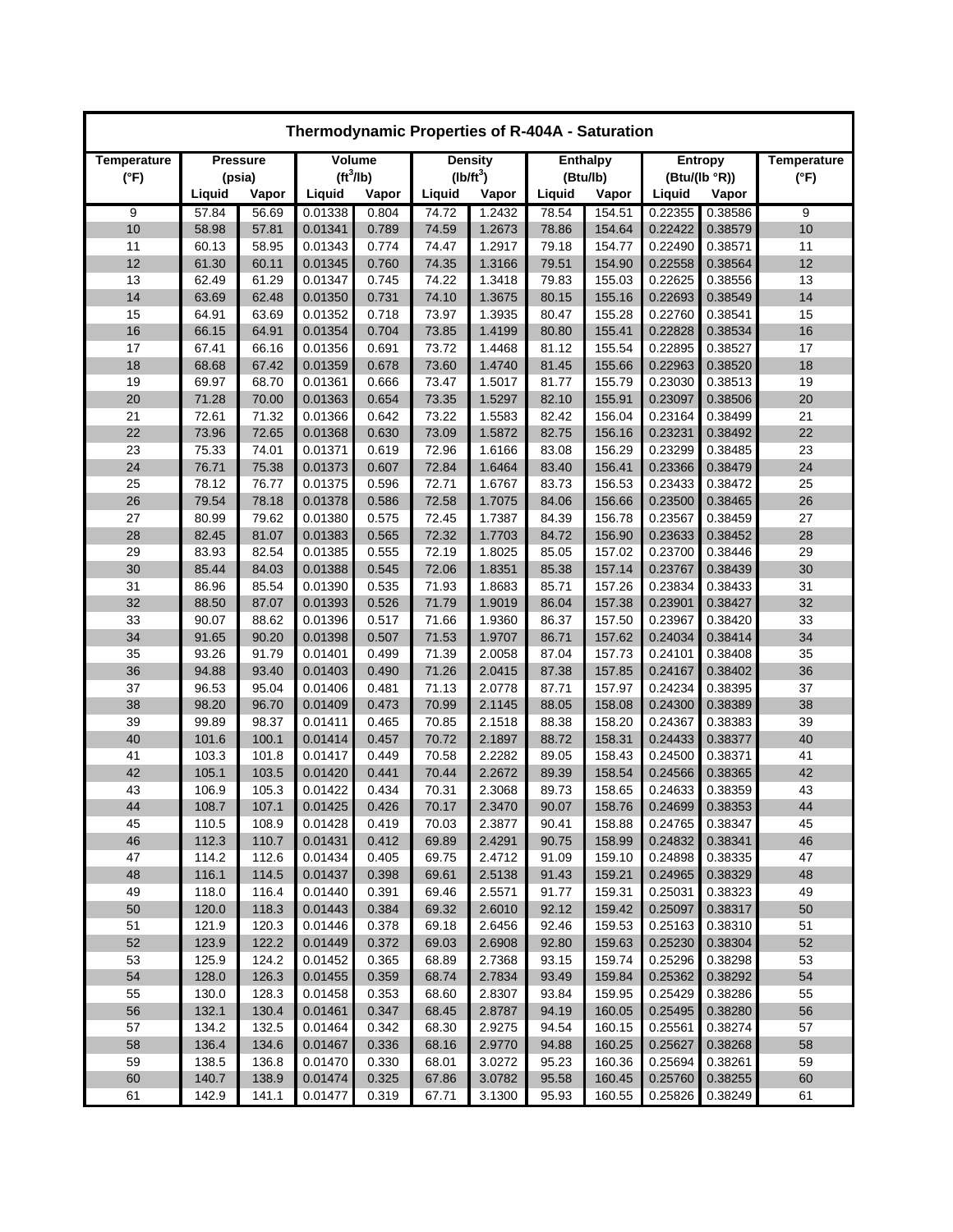| Thermodynamic Properties of R-404A - Saturation |        |                 |                       |       |        |                |        |                 |         |                |                    |  |
|-------------------------------------------------|--------|-----------------|-----------------------|-------|--------|----------------|--------|-----------------|---------|----------------|--------------------|--|
| Temperature                                     |        | <b>Pressure</b> | Volume                |       |        | <b>Density</b> |        | <b>Enthalpy</b> |         | <b>Entropy</b> | <b>Temperature</b> |  |
| $(^{\circ}F)$                                   |        | (psia)          | (tf <sup>3</sup> /lb) |       |        | $(lb/ft^3)$    |        | (Btu/lb)        |         | (Btu/(lb °R))  | $(^{\circ}F)$      |  |
|                                                 | Liquid | Vapor           | Liquid                | Vapor | Liquid | Vapor          | Liquid | Vapor           | Liquid  | Vapor          |                    |  |
| 62                                              | 145.2  | 143.4           | 0.01480               | 0.314 | 67.56  | 3.1825         | 96.28  | 160.65          | 0.25892 | 0.38243        | 62                 |  |
| 63                                              | 147.4  | 145.6           | 0.01484               | 0.309 | 67.40  | 3.2359         | 96.64  | 160.75          | 0.25959 | 0.38236        | 63                 |  |
| 64                                              | 149.7  | 147.9           | 0.01487               | 0.304 | 67.25  | 3.2900         | 96.99  | 160.84          | 0.26025 | 0.38230        | 64                 |  |
| 65                                              | 152.0  | 150.2           | 0.01490               | 0.299 | 67.10  | 3.3450         | 97.34  | 160.94          | 0.26091 | 0.38223        | 65                 |  |
| 66                                              | 154.4  | 152.5           | 0.01494               | 0.294 | 66.94  | 3.4009         | 97.70  | 161.03          | 0.26158 | 0.38217        | 66                 |  |
| 67                                              | 156.7  | 154.9           | 0.01497               | 0.289 | 66.79  | 3.4575         | 98.05  | 161.13          | 0.26224 | 0.38210        | 67                 |  |
| 68                                              | 159.1  | 157.3           | 0.01501               | 0.284 | 66.63  | 3.5151         | 98.41  | 161.22          | 0.26290 | 0.38204        | 68                 |  |
| 69                                              | 161.6  | 159.7           | 0.01504               | 0.280 | 66.47  | 3.5735         | 98.77  | 161.31          | 0.26357 | 0.38197        | 69                 |  |
| 70                                              | 164.0  | 162.1           | 0.01508               | 0.275 | 66.31  | 3.6329         | 99.13  | 161.40          | 0.26423 | 0.38190        | 70                 |  |
| 71                                              | 166.5  | 164.6           | 0.01512               | 0.271 | 66.15  | 3.6931         | 99.49  | 161.49          | 0.26489 | 0.38184        | 71                 |  |
| 72                                              | 169.0  | 167.1           | 0.01515               | 0.266 | 65.99  | 3.7543         | 99.84  | 161.58          | 0.26556 | 0.38177        | 72                 |  |
| 73                                              | 171.5  | 169.6           | 0.01519               | 0.262 | 65.83  | 3.8164         | 100.21 | 161.66          | 0.26622 | 0.38170        | 73                 |  |
| 74                                              | 174.1  | 172.2           | 0.01523               | 0.258 | 65.67  | 3.8796         | 100.57 | 161.75          | 0.26689 | 0.38163        | 74                 |  |
| 75                                              | 176.7  | 174.8           | 0.01527               | 0.254 | 65.51  | 3.9437         | 100.93 | 161.83          | 0.26755 | 0.38156        | 75                 |  |
| 76                                              | 179.3  | 177.4           | 0.01530               | 0.249 | 65.34  | 4.0088         | 101.29 | 161.92          | 0.26822 | 0.38149        | 76                 |  |
| 77                                              | 182.0  | 180.0           | 0.01534               | 0.245 | 65.18  | 4.0749         | 101.66 | 162.00          | 0.26888 | 0.38141        | 77                 |  |
| 78                                              | 184.6  | 182.7           | 0.01538               | 0.241 | 65.01  | 4.1421         | 102.02 | 162.08          | 0.26955 | 0.38134        | 78                 |  |
| 79                                              | 187.4  | 185.4           | 0.01542               | 0.238 | 64.84  | 4.2103         | 102.39 | 162.16          | 0.27022 | 0.38127        | 79                 |  |
| 80                                              | 190.1  | 188.1           | 0.01546               | 0.234 | 64.68  | 4.2797         | 102.76 | 162.24          | 0.27088 | 0.38119        | 80                 |  |
| 81                                              | 192.9  | 190.9           | 0.01550               | 0.230 | 64.51  | 4.3501         | 103.13 | 162.31          | 0.27155 | 0.38111        | 81                 |  |
| 82                                              | 195.7  | 193.7           | 0.01554               | 0.226 | 64.34  | 4.4217         | 103.50 | 162.39          | 0.27222 | 0.38104        | 82                 |  |
| 83                                              | 198.5  | 196.5           | 0.01559               | 0.223 | 64.16  | 4.4945         | 103.87 | 162.46          | 0.27289 | 0.38096        | 83                 |  |
| 84                                              | 201.4  | 199.3           | 0.01563               | 0.219 | 63.99  | 4.5684         | 104.24 | 162.54          | 0.27356 | 0.38088        | 84                 |  |
| 85                                              | 204.2  | 202.2           | 0.01567               | 0.215 | 63.82  | 4.6435         | 104.61 | 162.61          | 0.27423 | 0.38080        | 85                 |  |
| 86                                              | 207.2  | 205.1           | 0.01571               | 0.212 | 63.64  | 4.7199         | 104.98 | 162.68          | 0.27490 | 0.38071        | 86                 |  |
| 87                                              | 210.1  | 208.1           | 0.01576               | 0.208 | 63.46  | 4.7975         | 105.36 | 162.75          | 0.27557 | 0.38063        | 87                 |  |
| 88                                              | 213.1  | 211.1           | 0.01580               | 0.205 | 63.28  | 4.8764         | 105.73 | 162.82          | 0.27624 | 0.38055        | 88                 |  |
| 89                                              | 216.1  | 214.1           | 0.01585               | 0.202 | 63.10  | 4.9566         | 106.11 | 162.88          | 0.27691 | 0.38046        | 89                 |  |
| 90                                              | 219.2  | 217.1           | 0.01589               | 0.198 | 62.92  | 5.0382         | 106.49 | 162.95          | 0.27758 | 0.38037        | 90                 |  |
| 91                                              | 222.3  | 220.2           | 0.01594               | 0.195 | 62.74  | 5.1211         | 106.87 | 163.01          | 0.27826 | 0.38028        | 91                 |  |
| 92                                              | 225.4  | 223.3           | 0.01599               | 0.192 | 62.56  | 5.2055         | 107.25 | 163.07          | 0.27893 | 0.38019        | 92                 |  |
| 93                                              | 228.5  | 226.4           | 0.01603               | 0.189 | 62.37  | 5.2912         | 107.63 | 163.13          | 0.27961 | 0.38010        | 93                 |  |
| 94                                              | 231.7  | 229.6           | 0.01608               | 0.186 | 62.18  | 5.3785         | 108.02 | 163.19          | 0.28028 | 0.38000        | 94                 |  |
| 95                                              | 234.9  | 232.8           | 0.01613               | 0.183 | 62.00  | 5.4673         | 108.40 | 163.24          | 0.28096 | 0.37991        | 95                 |  |
| 96                                              | 238.1  | 236.0           | 0.01618               | 0.180 | 61.81  | 5.5576         | 108.79 | 163.30          | 0.28164 | 0.37981        | 96                 |  |
| 97                                              | 241.4  | 239.3           | 0.01623               | 0.177 | 61.61  | 5.6495         | 109.18 | 163.35          | 0.28232 | 0.37971        | 97                 |  |
| 98                                              | 244.7  | 242.6           | 0.01628               | 0.174 | 61.42  | 5.7430         | 109.56 | 163.40          | 0.28300 | 0.37961        | 98                 |  |
| 99                                              | 248.1  | 246.0           | 0.01633               | 0.171 | 61.23  | 5.8382         | 109.95 | 163.45          | 0.28368 | 0.37950        | 99                 |  |
| 100                                             | 251.5  | 249.3           | 0.01639               | 0.168 | 61.03  | 5.9351         | 110.35 | 163.50          | 0.28436 | 0.37940        | 100                |  |
| 101                                             | 254.9  | 252.8           | 0.01644               | 0.166 | 60.83  | 6.0337         | 110.74 | 163.54          | 0.28504 | 0.37929        | 101                |  |
| 102                                             | 258.3  | 256.2           | 0.01649               | 0.163 | 60.63  | 6.1342         | 111.13 | 163.59          | 0.28573 | 0.37918        | 102                |  |
| 103                                             | 261.8  | 259.7           | 0.01655               | 0.160 | 60.43  | 6.2365         | 111.53 | 163.63          | 0.28641 | 0.37907        | 103                |  |
| 104                                             | 265.3  | 263.2           | 0.01661               | 0.158 | 60.22  | 6.3407         | 111.93 | 163.66          | 0.28710 | 0.37895        | 104                |  |
| 105                                             | 268.9  | 266.8           | 0.01666               | 0.155 | 60.01  | 6.4468         | 112.33 | 163.70          | 0.28779 | 0.37884        | 105                |  |
| 106                                             | 272.5  | 270.3           | 0.01672               | 0.153 | 59.81  | 6.5550         | 112.73 | 163.74          | 0.28848 | 0.37871        | 106                |  |
| 107                                             | 276.1  | 274.0           | 0.01678               | 0.150 | 59.60  | 6.6652         | 113.13 | 163.77          | 0.28917 | 0.37859        | 107                |  |
| 108                                             | 279.8  | 277.6           | 0.01684               | 0.148 | 59.38  | 6.7776         | 113.54 | 163.80          | 0.28987 | 0.37847        | 108                |  |
| 109                                             | 283.5  | 281.3           | 0.01690               | 0.145 | 59.17  | 6.8922         | 113.94 | 163.82          | 0.29056 | 0.37834        | 109                |  |
| 110                                             | 287.2  | 285.1           | 0.01696               | 0.143 | 58.95  | 7.0090         | 114.35 | 163.85          | 0.29126 | 0.37821        | 110                |  |
| 111                                             | 291.0  | 288.8           | 0.01703               | 0.140 | 58.73  | 7.1281         | 114.76 | 163.87          | 0.29196 | 0.37807        | 111                |  |
| 112                                             | 294.8  | 292.7           | 0.01709               | 0.138 | 58.51  | 7.2497         | 115.17 | 163.89          | 0.29266 | 0.37793        | 112                |  |
| 113                                             | 298.7  | 296.5           | 0.01716               | 0.136 | 58.28  | 7.3737         | 115.59 | 163.91          | 0.29336 | 0.37779        | 113                |  |
| 114                                             | 302.6  | 300.4           | 0.01723               | 0.133 | 58.06  | 7.5004         | 116.00 | 163.92          | 0.29406 | 0.37765        | 114                |  |